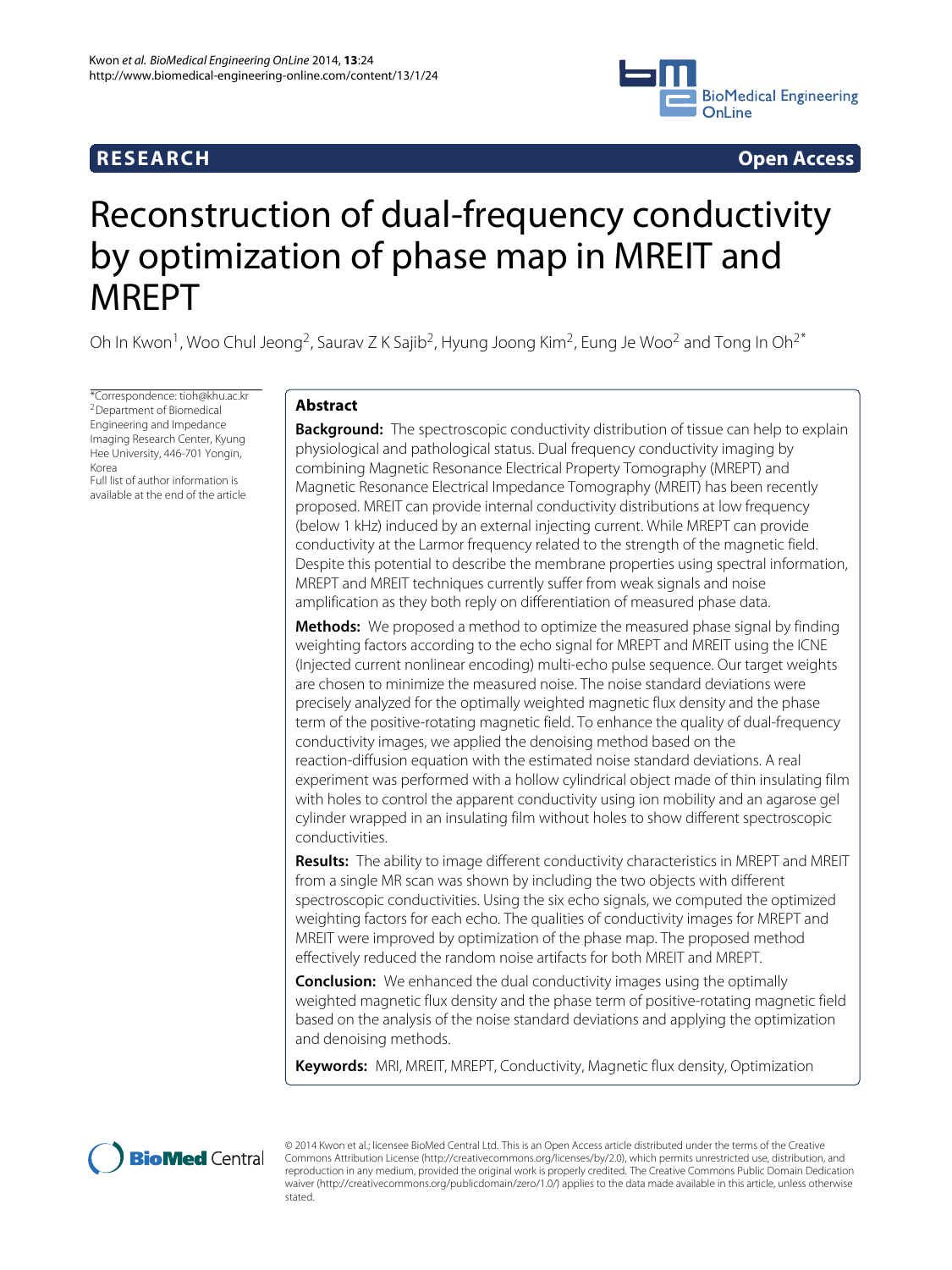#### **Background**

The conductivity spectra of biological tissues can provide diagnostic medical information from the estimation of physiological and pathological conditions of *in-vivo* and *ex-vivo* tissue. However it is difficult to produce high resolution conductivity images inside the human body [\[1](#page-13-0)[,2\]](#page-13-1). The conventional conductivity imaging methods have limited spatial resolution and sensitivity inherited from the ill-posed nature of the problem [\[3\]](#page-13-2). In order to achieve sensitive conductivity images with high resolution, electric impedance imaging techniques based on a magnetic resonance imaging (MRI) have been propsed. These include magnetic resonance electrical impedance tomography (MREIT) and magnetic resonance electrical property tomography (MREPT) which are under active investigation [\[4](#page-13-3)[-17\]](#page-14-0). Both methods use the internal magnetic field information obtained from the phase data of MRI scanner to reconstruct the internal conductivity image.

MREPT can provide the electrical conductivity information at the Larmor frequency by measuring the phase of positive rotating field due to the applied *B*<sup>1</sup> field. It does not require application of external current and therefore directly recovers the conductivity distribution by taking the derivative of the measured phase signals twice. MREIT needs a pair of electrodes to inject current into an imaging object during MRI scan for measuring a magnetic flux density induced by the external injecting current. The MREIT technique used only the *z*-component of magnetic flux density,  $B_z$ , of  $\mathbf{B} = (B_x, B_y, B_z)$  to reconstruct the cross-sectional apparent conductivity image at a lower frequency range (below 1 kHz) [\[18](#page-14-1)[-22\]](#page-14-2). The phase difference approach with an interleaved encoding scheme was adopted to cancel the systematic artifacts accumulated in phase signals and also reduce the random noise artifacts. Recently, a simultaneous conductivity imaging technique using a combination of MREPT and MREIT was proposed to provide the dual-frequency conductivities of tissue from a common MR scan [\[23\]](#page-14-3). MREPT using *B*1-mapping technique visualizes the conductivity and permittivity distributions at the Larmor frequency and MREIT recovers the apparent conductivity distribution when injecting low-frequency external current through the attached electrodes. Since the biological tissues show the frequency dependent conductivity property [\[1](#page-13-0)[,2\]](#page-13-1), the simultaneous dual-frequency conductivity imaging using a single MR scan is beneficial to provide distinct electrical features of tissues quantitatively.

Both conductivity imaging techniques use the phase signals of measured MR data. MREIT and MREPT commonly suffer from weak signals and noise amplification by using the derivative of the measured signal. The noise level of  $B<sub>z</sub>$  in MREIT is inversely proportional to the signal-to-noise ratio (*ϒ<sup>j</sup>* ) of the MR magnitude image and the current injection pulse width. Because of the small amount of injection current and the poor quality of measured *Bz* change due to the injected current, it is difficult to perform *in vivo* human experiments using a conventional MR pulse sequence. To enhance the magnetic flux density due to the injected current in MREIT, the injected current nonlinear encoding (ICNE) method was introduced. This extended the duration of injecting current until the end of a readout gradient, and improved the signal by using a multi-echo train MR pulse sequence [\[24-](#page-14-4)[26\]](#page-14-5). MREPT also suffers from low sensitivity due to the inherently poor signal to noise ratio and noise sensitive characteristics as it also needs the derivative of measured data, is very sensitive to the measured noise.

In this paper, we adopt a multiple spin echo MREIT pulse sequence based on the ICNE scheme to measure multiple phase data for MREIT and MREPT images. The acquired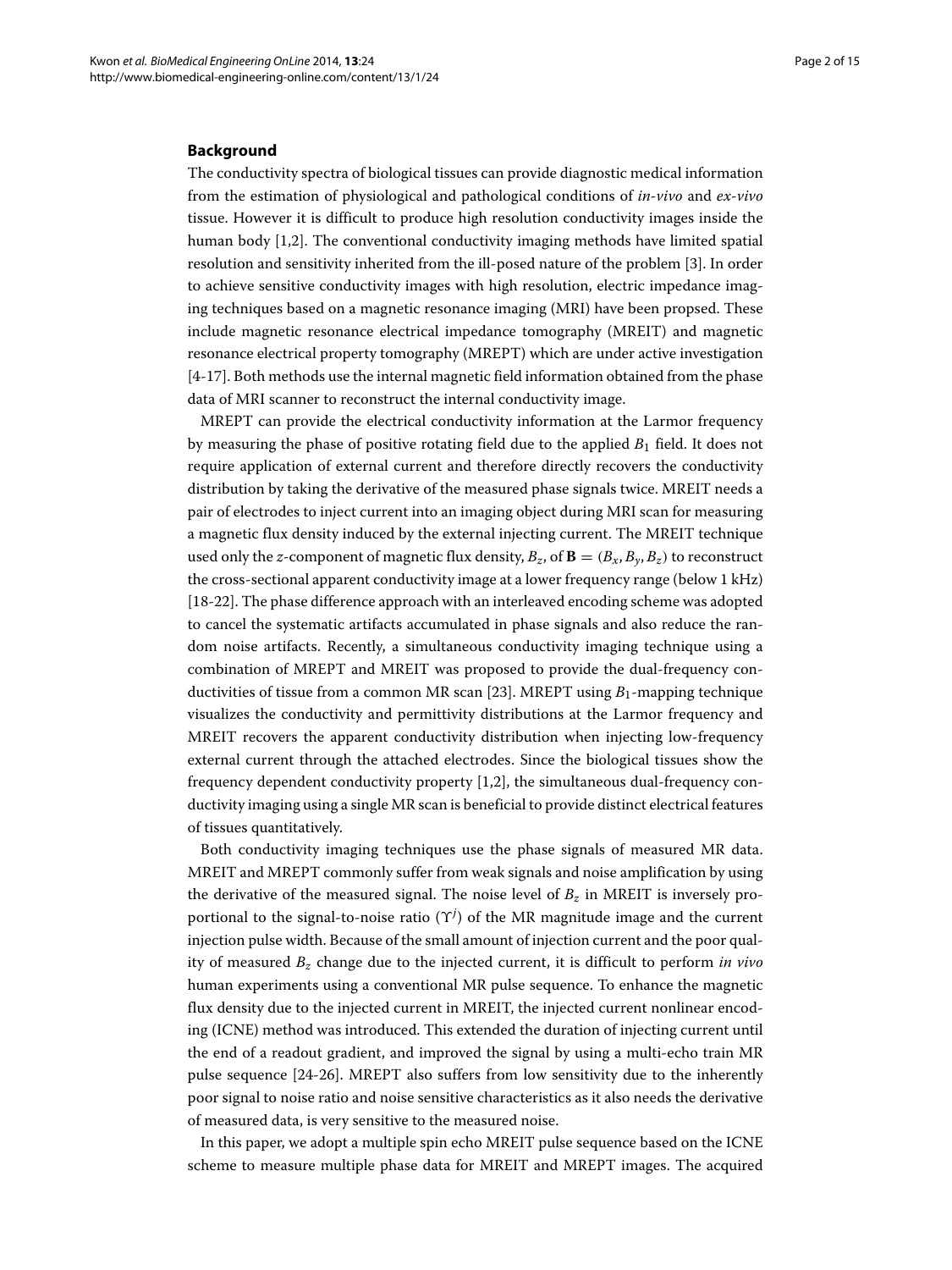multiple phase data can be decomposed to the phase term reflecting the magnetic flux density signal induced by the injected current and the other phase term of positive rotating field due to the applied *B*<sup>1</sup> field. We analyze the noise level of the two decomposed phase terms and minimize the measured random noise artifacts by applying the optimal combination of multiple phase terms. Also, we apply a denoising technique to the optimized magnetic flux density for MREIT and to the phase signal for MREPT in order to improve the quality of the reconstructed conductivity images. We prepared a conductivity phantom consisted of two different kinds of anomalies to show the difference of MREIT and MREPT. A phantom experiment is conducted to validate that the proposed method is able to improve the qualities of reconstructed dual-frequency conductivity images compared to the results of using conventional MREIT and MREPT reconstruction algorithms.

#### **Methods**

#### **Governing equation**

We denote an imaging object as  $\Omega$ . The admittivity in  $\Omega$  is  $\kappa = \sigma(\omega) + i\omega\epsilon(\omega)$ , where  $\sigma(\omega)$ and  $\epsilon(\omega)$  are the conductivity and permittivity, respectively, at the angular frequency  $\omega$ . Time-harmonic Maxwell's equations relate the electric field **E** and magnetic flux field **H**:

<span id="page-2-0"></span>
$$
\nabla \times \mathbf{E}(\mathbf{r}) = -i\omega\mu_0 \mathbf{H}(\mathbf{r}) \quad \text{and} \quad \nabla \times \mathbf{H}(\mathbf{r}) = \kappa(\mathbf{r})\mathbf{E}(\mathbf{r}), \quad \mathbf{r} \in \Omega,
$$
 (1)

where the current **J** and the electric field intensity **E** satisfy the relation **J** =  $\kappa$ **E** by Ohm's law.

In MREIT, we can assume that the injecting current is sufficiently low frequency to meet  $i\omega\epsilon(\omega) \approx 0$  and neglect  $i\omega\mu_0 \approx 0$ , Maxwell's equation [\(1\)](#page-2-0) satisfies

$$
-\nabla^2 \mathbf{H}(\mathbf{r}) = \nabla \times \nabla \times \mathbf{H}(\mathbf{r}) = \nabla \times (\sigma_L(\mathbf{r}) \mathbf{E}(\mathbf{r}))
$$
  
=  $\nabla \sigma_L(\mathbf{r}) \times \mathbf{E}(\mathbf{r}) = \frac{\nabla \sigma_L(\mathbf{r})}{\sigma_L(\mathbf{r})} \times (\nabla \times \mathbf{H}(\mathbf{r})), \quad \mathbf{r} \in \Omega.$  (2)

where  $\sigma_L = \sigma(\omega)$  denotes the low-frequency electrical conductivity responding to the externally injecting current. Since the electric field intensity  $\mathbf{E} = -\nabla u$  is a gradient form under negligible angular frequency *ω*, we have

$$
\begin{cases}\n\nabla \cdot (\sigma_L \nabla u(\mathbf{r})) = 0 & \text{in } \Omega \\
-\sigma_L \nabla u(\mathbf{r}) \cdot \mathbf{n}(\mathbf{r}) = g(\mathbf{r}) & \text{on } \partial \Omega\n\end{cases}
$$
\n(3)

where **n** is the outward normal vector on the surface  $\partial \Omega$  and *g* is the current density on the surface.

In MREPT, by assuming the locally homogeneity, the magnetic field **H** can be expressed as a simple form:

$$
-\nabla^2 \mathbf{H}(\mathbf{r}) = \nabla \kappa(\mathbf{r}) \times \mathbf{E}(\mathbf{r}) - i\omega \mu_0 \kappa(\mathbf{r}) \mathbf{H}(\mathbf{r}) = -i\omega \mu_0 \kappa(\mathbf{r}) \mathbf{H}(\mathbf{r}), \quad \mathbf{r} \in \Omega.
$$
 (4)

The phase terms retrieved from the measured phase are the combination of the phase terms of positive  $H^+ = \frac{H_x + iH_y}{2}$  and negative  $H^- = \frac{H_x - iH_y}{2}$  rotating field. For a restricted situation such as the usage of transmit-receive coil, the phase term of positive rotating field can be retrieved from the measured phase. The transverse field of **H** can be decomposed into the positively rotating field  $H^+ = \frac{H_x + iH_y}{2}$  and the negatively rotating field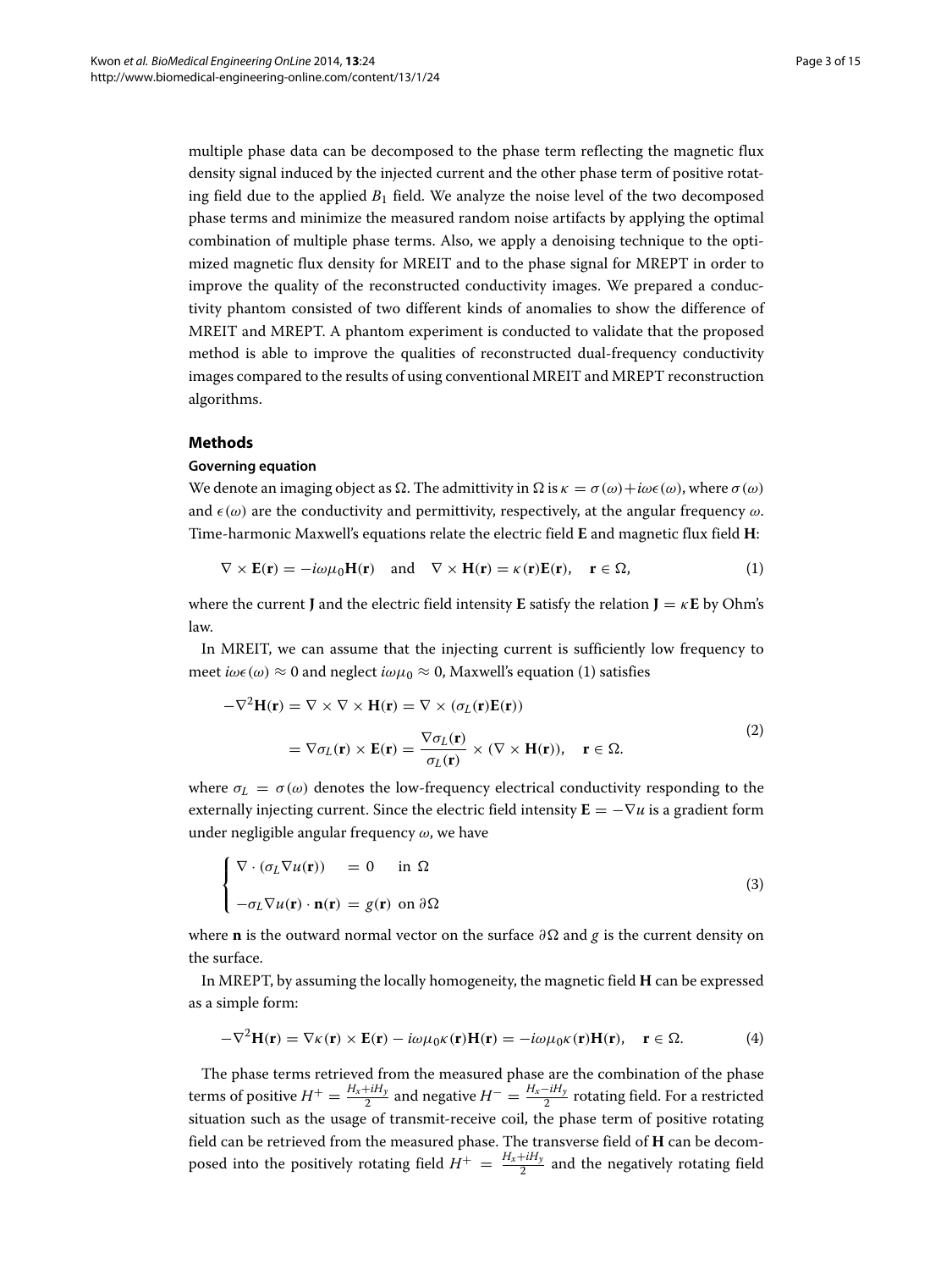$H^{-} = \frac{H_x - iH_y}{2}$ . We denote  $\varphi^{+}$  and  $\varphi^{-}$  as the phase term of  $H^{+}$  and  $H^{-}$ , respectively. When single channel transmit-receive coils are used, the transmit  $\varphi^+$  can be reasonably similar to  $\varphi$ <sup>−</sup> [\[16\]](#page-14-6). The measurable positively rotating field  $H^+ = \frac{H_x + iH_y}{2}$  of  $\mathbf{H} = (H_x, H_y, H_z)$ also satisfies the relation under the locally homogeneity condition

$$
-\nabla^2 H^+(\mathbf{r}) = -i\omega\mu_0 \kappa(\mathbf{r})H^+(\mathbf{r}), \quad \mathbf{r} \in \Omega.
$$
 (5)

By separating the real and imaginary parts of *κ* and assuming  $\varphi^+ \approx \varphi^-$ , the phase term of *H*<sup>+</sup> can estimate the conductivity  $\sigma_H = \sigma(\omega)$  which reflects the high-frequency property responding to the RF pulse [\[16\]](#page-14-6):

$$
\sigma_H(\mathbf{r}) \approx \frac{\nabla^2 \varphi^+(\mathbf{r})}{\mu_0 \omega}, \quad \mathbf{r} \in \Omega.
$$
 (6)

#### **ICNE multi-echo pulse sequence and multiple phase data**

The ICNE multi-echo pulse sequence is adopted to acquire multiple echoes measured at the echo time  $T_{E_j},\ j=1,\cdots,N_E,$  where  $N_E$  is the number of echoes per repetition time *T<sub>R</sub>*. Figure [1](#page-3-0) shows its schematic diagram where *I*<sup>+</sup> and *I*<sup>−</sup> are sequentially injected positive and negative currents synchronized with the applied  $180^\circ$  rephasing pulses with  $N_F$ times. The *j*-th complex image,  $\zeta_j^\pm$ , corresponding to the *j*-th readout gradient generated with the positive and negative injecting currents *I*+ and *I*−, can be expressed as

$$
\zeta_j^{\pm}(\mathbf{r}) = M^{\alpha}_{xy,j}(\mathbf{r})e^{i\delta_{\epsilon}}e^{i\varphi^+}e^{\pm(-1)^j i\gamma}T_{c^j}B_{z^j}(\mathbf{r}), \quad j = 1, \cdots, N_E
$$
\n(7)

where  $M^{\alpha}_{xy,j}({\bf r})\,=\,M^{\alpha}_{xy}({\bf r})e^{-T_{E_j}/T_2({\bf r})}$  is the *j*-th transverse magnetization at a flip angle *α*,  $\delta_{\epsilon}$  is the systematic phase artifact, *γ* is the gyromagnetic ratio of hydrogen, *T*<sub>2</sub> is the transverse relaxation time, and  $T_{c}$  is the *j*-th duration of the injecting current.

The *j*-th transverse magnetization  $M^{\alpha}_{xy,j}(\mathbf{r})$  can be rewritten in detail as

$$
M_{xy,j}^{\alpha}(\mathbf{r}) = C_1 M_0(\mathbf{r}) H^{-}(\mathbf{r}) \sin(C_2 \alpha |H^{+}(\mathbf{r})|) e^{-\frac{T_{E_j}}{T_2(\mathbf{r})}}, \quad j = 1, \cdots, N_E
$$
\n(8)

where  $C_1$  and  $C_2$  are system-dependent constants. Assuming  $\delta_{\epsilon} \approx 0$ , the phase signal can be separated as

$$
\mathcal{P}_j^{\pm}(\mathbf{r}) := \arg\left(\zeta_j^{\pm}(\mathbf{r})\right) = 2\varphi^+(\mathbf{r}) \pm (-1)^j \gamma T_{c} B_{z}(\mathbf{r}), \quad j = 1, \cdots, N_E. \tag{9}
$$

<span id="page-3-0"></span>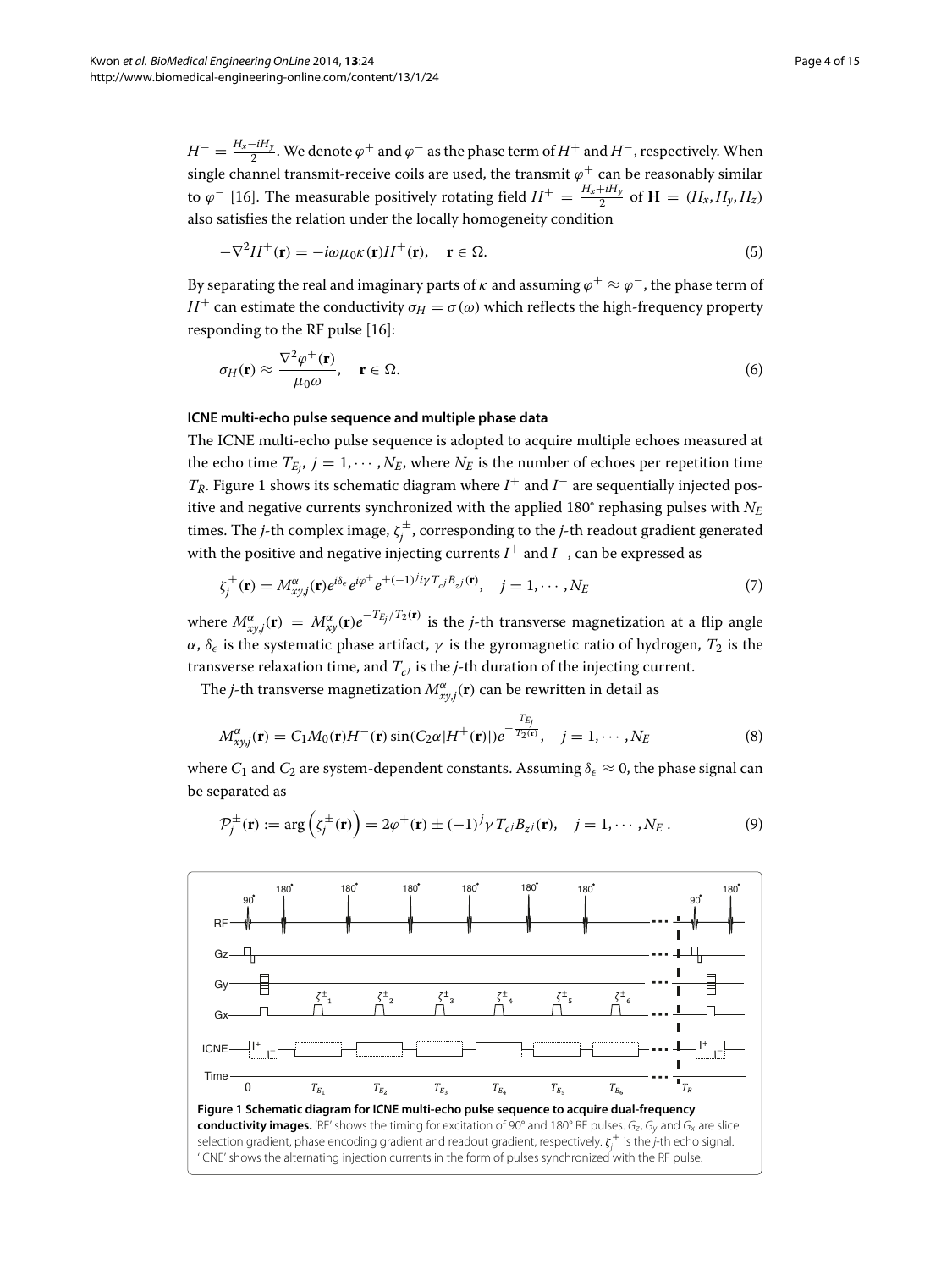By subtracting and adding the phase signals  $\mathcal{P}^{\pm}_j$ , we can obtain the magnetic flux density  $B<sub>z</sub>$  induced by the externally injecting current at the low-frequency and the phase term of  $H^+$  at the Larmor frequency simultaneously.

<span id="page-4-0"></span>
$$
\mathcal{P}_j^+(\mathbf{r}) + \mathcal{P}_j^-(\mathbf{r}) = 4\varphi_j^+(\mathbf{r}), \qquad j = 1, \cdots, N_E
$$
  

$$
\mathcal{P}_j^+(\mathbf{r}) - \mathcal{P}_j^-(\mathbf{r}) = 2\gamma T_{c^j} B_{z^j}(\mathbf{r}), \qquad j = 1, \cdots, N_E
$$
 (10)

From the relation [10,](#page-4-0) we can compute the *j*-th phase signals for MREPT and the *j*-th *z*-component of magnetic flux density for MREIT:

<span id="page-4-1"></span>
$$
\varphi_j^+ = \frac{\mathcal{P}_j^+ + \mathcal{P}_j^-}{4}, \quad j = 1, \cdots, N_E
$$
  

$$
B_{z^j} = \frac{\mathcal{P}_j^+ - \mathcal{P}_j^-}{2_Y T_{c^j}}, \quad j = 1, \cdots, N_E
$$
 (11)

The noise standard deviation of the measured magnetic flux density  $B_{z}$  *j* in [11](#page-4-1) is inversely proportional to the current injection time  $T_c^j$  and the signal-to-noise ratio ( $\Upsilon^j$ ) of MR magnitude image following [\[27,](#page-14-7)[28\]](#page-14-8)

<span id="page-4-2"></span>
$$
sd_{B_{z^j}}(\mathbf{r}) = \frac{1}{2\gamma T_c^j \gamma^j(\mathbf{r})}, \quad j = 1, \cdots, N_E.
$$
\n(12)

A similar analysis provides the noise standard deviation of  $\varphi^+_j$  as

$$
sd_{\varphi_j^+}(\mathbf{r}) = \frac{1}{4\Upsilon^j(\mathbf{r})}, \quad j = 1, \cdots, N_E.
$$
\n(13)

#### **Optimal combination of multiple**  $B_{7j}$

In order to enhance the conductivity image at the low frequency using MREIT, we have to improve the quality of the  $B_z$  signal. An alternative to reduce the noise of  $B_z$  is to find an optimal combination of multiple  $B_{z_j}$ ,  $j = 1, \cdots, N_E$ , by determining the weighting factors which satisfied conditions of  $\xi_j(\mathbf{r}) > 0$  and  $\sum_{j=1}^{N_E} \xi_j(\mathbf{r}) = 1$ . When we assume that the measured *k*-space signals are contaminated with independent identically distributed (IID) complex Gaussian random noise as same amount of expected noise standard deviation of each  $B_{z^j}$  in [12,](#page-4-2) the noise variance of the weighted  $B_{z^j}$  satisfies the following relation

<span id="page-4-4"></span>
$$
Var(B_{z}^{\xi}(\mathbf{r})) = \sum_{j=1}^{N_{E}} \xi_{j}^{2}(\mathbf{r}) Var(B_{z^{j}}(\mathbf{r})) \propto \sum_{j=1}^{N_{E}} \frac{\xi_{j}^{2}(\mathbf{r})}{T_{c^{j}}^{2}|\xi_{j}^{\pm}(\mathbf{r})|^{2}}.
$$
\n(14)

To determine the optimized weighting factor  $\xi_j({\bf r})$ , the noise variance of the combined  $B_z^\xi$ is required to minimize the following conditions:

<span id="page-4-3"></span>
$$
\begin{cases}\n\min_{\xi_j, \ j=1,\cdots,N_E} \mathcal{F}_{B_z}(\xi_1,\cdots,\xi_{N_E})(\mathbf{r}) \\
\text{subject to } \mathcal{G}_{B_z}(\xi_1,\cdots,\xi_{N_E})(\mathbf{r}) = 1, \quad \xi_j(\mathbf{r}) > 0\n\end{cases}
$$
\n(15)

where  $\mathcal{F}_{B_z}(\xi_1, \cdots, \xi_{N_E}) \coloneqq \sum_{j=1}^{N_E}$  $\xi_j^2(\mathbf{r})$  $\frac{\xi_j^2(\mathbf{r})}{T_{c^j}^2|\xi_j^{\pm}(\mathbf{r})|^2}$  and  $\mathcal{G}_{B_z}(\xi_1, \dots, \xi_{N_E}) := \sum_{j=1}^{N_E} \xi_j(\mathbf{r})$ . The method of Lagrange multipliers to solve the optimization problem in [15](#page-4-3) introduces a new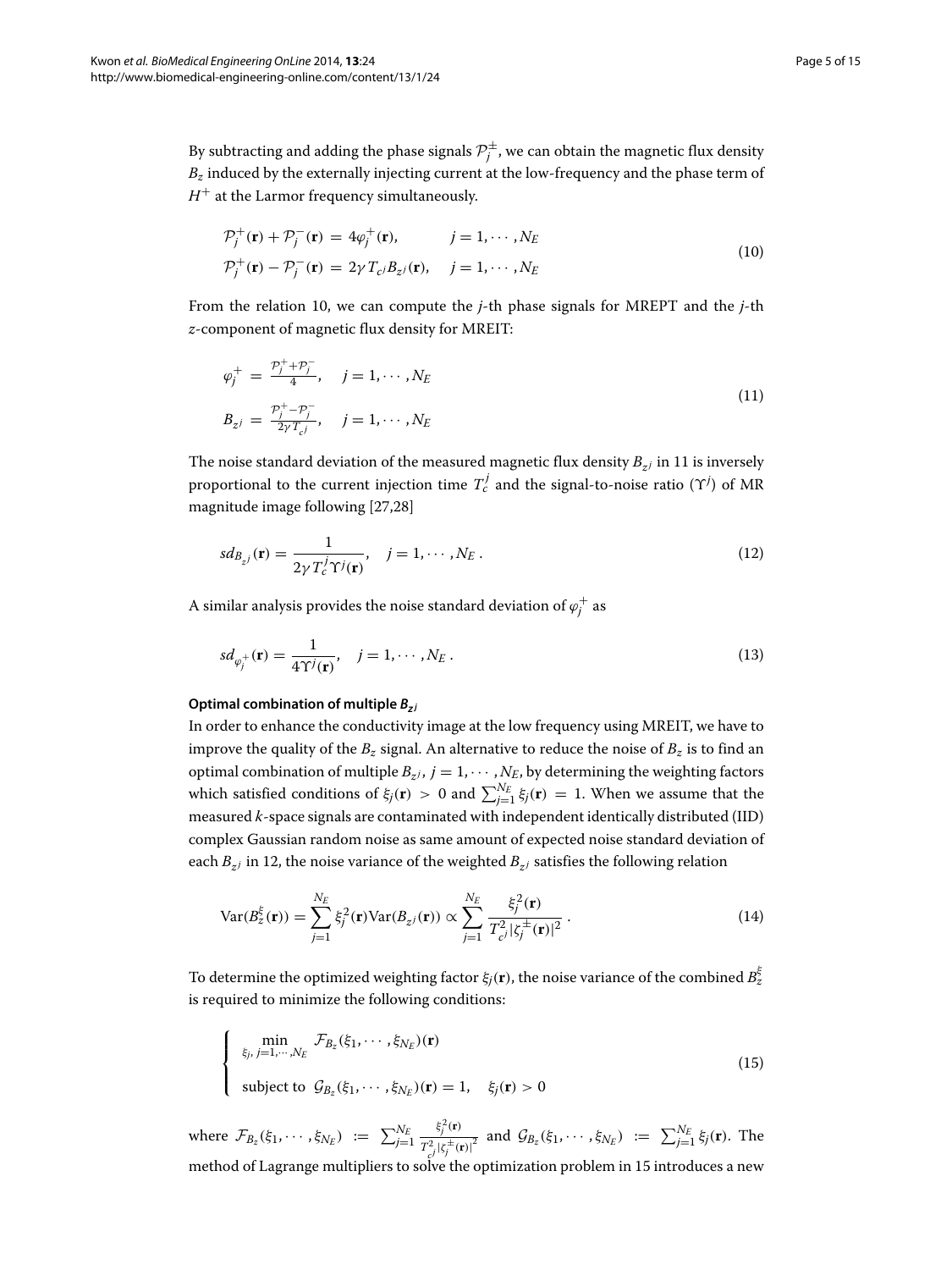variable  $\lambda$  and requires the condition that the gradients of  $\mathcal{F}_{B_z}$  and  $\mathcal{G}_{B_z}$  are parallel. Using the method of Lagrange multipliers, the optimal weighting factor  $\xi_i(\mathbf{r})$  can be obtained as

<span id="page-5-0"></span>
$$
\xi_j(\mathbf{r}) = \frac{\Psi_j(\mathbf{r})}{\sum_{j=1}^{N_E} \Psi_j(\mathbf{r})}
$$
(16)

 $\text{where } \Psi_j(\mathbf{r}) := T_{c^j}^2 |\zeta_j^{\pm}(\mathbf{r})|^2.$ 

The optimized magnetic flux density to produce a conductivity image in MREIT can be generated by the weighted average of multiple  $B_{\tau i}$  with the determined weighting factor of  $\xi_j({\bf r})$  as  $B_z^{\xi}({\bf r})=\sum_{j=1}^{N_E}\xi_j({\bf r})B_{z^j}({\bf r})$  using the ICNE multi-echo pulse sequence. The noise standard deviation of  $B_z^{\xi}$  can be precisely described by substituting [16](#page-5-0) into the noise variance of *B<sup>ξ</sup> <sup>z</sup>* in [14:](#page-4-4)

$$
sd_{B_z^{\xi}}(\mathbf{r}) = \frac{\mathcal{N}_{M_{xy}}(\mathbf{r})}{2\gamma M_{xy}^{\alpha}(\mathbf{r})\sqrt{\sum_{j=1}^{N_E} T_{c^j}^2 e^{-\frac{2T_{E_j}}{T_2(\mathbf{r})}}}}.
$$
(17)

where  $\mathcal{N}_{M_{xy}}$  denotes the noise level of magnitude image.

# **Optimal combination of multiple** *ϕ***+** *j*

The noise variance of the weighted  $\varphi^+_j$  satisfies the following relation similar as [14.](#page-4-4)

<span id="page-5-2"></span>
$$
\text{Var}(\varphi^{+, \chi}) = \sum_{j=1}^{N_E} \chi_j^2(\mathbf{r}) \text{Var}(\varphi_j^+) \propto \sum_{j=1}^{N_E} \frac{\chi_j^2(\mathbf{r})}{|\zeta_j^{\pm}(\mathbf{r})|^2}
$$
(18)

The noise variance of the combined  $\varphi^+$  with weighting factors is required to minimize the following conditions,

$$
\begin{cases}\n\min_{\chi_j, j=1,\cdots,N_E} \mathcal{F}_{\varphi^+}(\chi_1,\cdots,\chi_{N_E})(\mathbf{r}) \\
\text{subject to} \quad \mathcal{G}_{\varphi^+}(\chi_1,\cdots,\chi_{N_E})(\mathbf{r})=1, \quad \chi_j(\mathbf{r})>0\n\end{cases}
$$
\n(19)

where  $\mathcal{F}_{\varphi^+}(\chi_1, \cdots, \chi_{N_E}) := \sum_{j=1}^{N_E}$  $\chi_j^2$ (**r**)  $\frac{\chi_j^{\perp}(\mathbf{r})}{|\zeta_j^{\pm}(\mathbf{r})|^2}$  and  $\mathcal{G}_{\varphi^+}(\chi_1,\cdots,\chi_{N_E}) := \sum_{j=1}^{N_E}\chi_j(\mathbf{r})$ . The optimal weighting factor,  $\chi_i(\mathbf{r})$ , corresponding to each echo phase can be determined by using the method of the Lagrange multipliers as

<span id="page-5-1"></span>
$$
\chi_j(\mathbf{r}) = \frac{\Phi_j(\mathbf{r})}{\sum_{j=1}^{N_E} \Phi_j(\mathbf{r})}
$$
\n(20)

where  $\Phi_j(\mathbf{r}) := |\zeta_j^{\pm}(\mathbf{r})|^2$ .

The optimally weighted average of multiple phase signal  $\varphi^+_j$  with the determined weighting factor of  $\chi_j(\mathbf{r}), \varphi^{+,\chi}(\mathbf{r}) = \sum_{j=1}^{N_E} \chi_j(\mathbf{r}) \varphi_j^{+}(\mathbf{r})$ , can produce an enhanced conductivity image in MREPT. The noise standard deviation of the optimized phase signal,  $\varphi^{+, \chi}$ , is computed by substituting [\(20\)](#page-5-1) into the noise variance of  $\varphi^{+, \chi}$  in [\(18\)](#page-5-2) to estimate pixel-by-pixel noise precisely:

$$
sd_{\varphi^{+,\chi}}(\mathbf{r}) = \frac{\mathcal{N}_{M_{xy}}(\mathbf{r})}{4M_{xy}^{\alpha}(\mathbf{r})\sqrt{\sum_{j=1}^{N_E} e^{-\frac{2T_{E_j}}{T_2(\mathbf{r})}}}}
$$
(21)

Considering only random noise effects, the optimal weighting factor  $\chi_j(\mathbf{r})$  reduces the noise level, depending on the echo number and  $T_2$ -decay rate at each imaging pixel.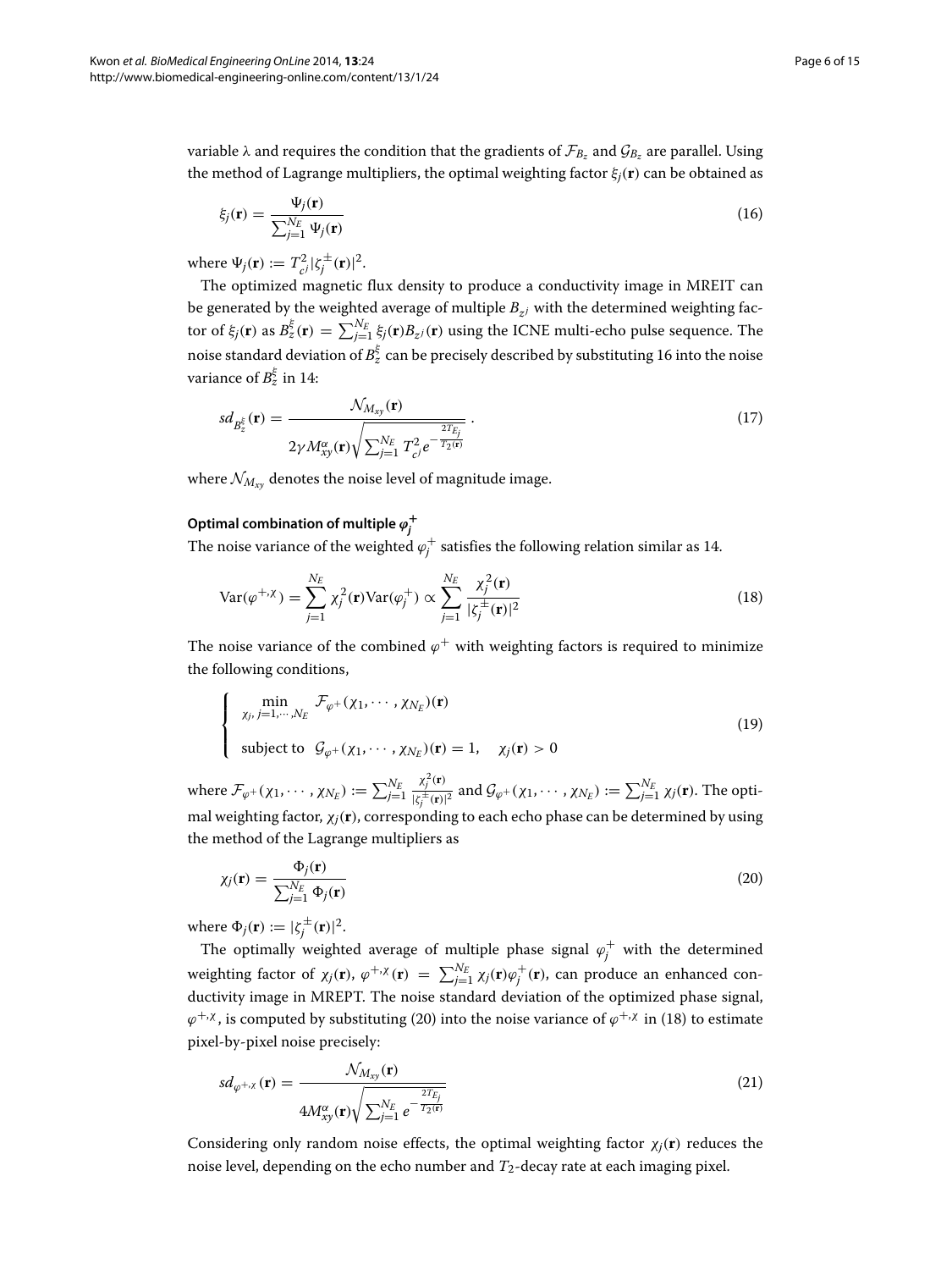# $\epsilon$  Denoising method using the estimated  $sd_{\beta_{\mathsf{Z}}^{\xi}}$  and  $sd_{\varphi^{+, \chi}}$

A denoising technique is applied to gradients of the optimized magnetic flux density for MREIT image and the optimized phase signal for MREPT image since the reconstruction procedures only require the differentiated measured data. Also, it is advantageous to denoise  $\nabla B_{z}^{\xi}$  and  $\nabla\varphi^{+,\chi}$  because the measured magnetic flux density of  $B_{z}^{\xi}$  and the phase of  $H^+$  are inherently continuous without conventional edge information.

To denoise the optimized  $\nabla B_{z}^{\xi}$  and  $\nabla\varphi^{+,\chi}$ , we use the following conventional reactiondiffusion equation [\[29,](#page-14-9)[30\]](#page-14-10):

<span id="page-6-0"></span>
$$
\begin{cases} \frac{\partial v}{\partial t}(\mathbf{r},t) = \nabla \cdot \left( \psi(\mathbf{r}) \tilde{\nabla} v(\mathbf{r},t) \right) - \beta(\mathbf{r}) (v(\mathbf{r},t) - f(\mathbf{r})) \\ v(\mathbf{r},0) = f(\mathbf{r}) \end{cases}
$$
(22)

where the parameter  $\beta$  is a fidelity term and the function  $\psi$  satisfies

$$
\psi(s) > 0, \quad \lim_{s \to \infty} \psi(s) = 0 \,. \tag{23}
$$

Here, the initial state *f* denotes each component of the optimized magnetic flux density  $\nabla B_{z}^{\xi}$  or the phase signal  $\nabla \varphi^{+,\chi}$ , which is to be denoised. The time dependent solution  $v(\mathbf{r}, t)$  is the denoised image of the initial state image  $f$ .

To remove the random noise artifact while preserving the edge information, it is important to determine the diffusion function  $\psi$  and  $\beta$ . Using the estimated noise level of *sd*<sub>ω</sub>+,*χ*, the diffusion function  $\psi$  and the fidelity function  $\beta$  can be specified as

$$
\psi(\mathbf{r}) \propto \frac{1}{|\nabla \nu(\mathbf{r}, t)| + \varsigma_{\epsilon}}
$$
 and  $\beta(\mathbf{r}) \propto sd_{\varphi^{+} \times}(\mathbf{r})$  (24)

where  $\zeta_{\epsilon}$  is a small parameter to guarantee the positive sign of  $|\nabla v(\mathbf{r}, t)| + \zeta_{\epsilon}$ . For the magnetic flux density  $B_z^\xi$ , the diffusion function  $\psi$  can be selected similarly.

The quality of magnetic flux density signal in MREIT depends on the magnitude intensity and width of injected current simultaneously, while the quality of phase signal in MREPT only depends on the magnitude intensity. Therefore, there are common effects due to the decay of the magnitude intensity in MREPT and MREIT processing. There are also different effects caused by externally injecting current in MREIT. These occur when we calculate each of the optimal weighting factors and the noise standard deviation in the optimal combination of multiple phase and magnetic flux density images. The proposed optimization method uses the decay rate of magnitude intensities to determine the weighting factors in MREIT and MREPT, which relate with the  $T_2$  values. However, the determined weighting factors in [16](#page-5-0) and [20](#page-5-1) only include the measured magnitude intensity at each echo time  $T_{E_j},\,j=1,\cdots,N_E.$  The proposed method therefore does not need estimates  $T_2$  values to optimize the multiple phase signals.

#### **Phantom design and experimental setup**

In order to evaluate the proposed optimizing method using ICNE multi-echo MR pulse sequence, we designed a phantom which can show different characteristics of reconstructed conductivity images by MREIT and MREPT. Figure [2\(](#page-7-0)a) and (b) show the phantom configuration at the middle slice of the object and the photo view of the phantom, respectively. We built a cylindrical phantom filled with a saline of 0.2 *Sm*−<sup>1</sup> conductivity (0.3 g/L NaCl and 1 g/L CuSO<sub>4</sub>). The diameter and height of the phantom were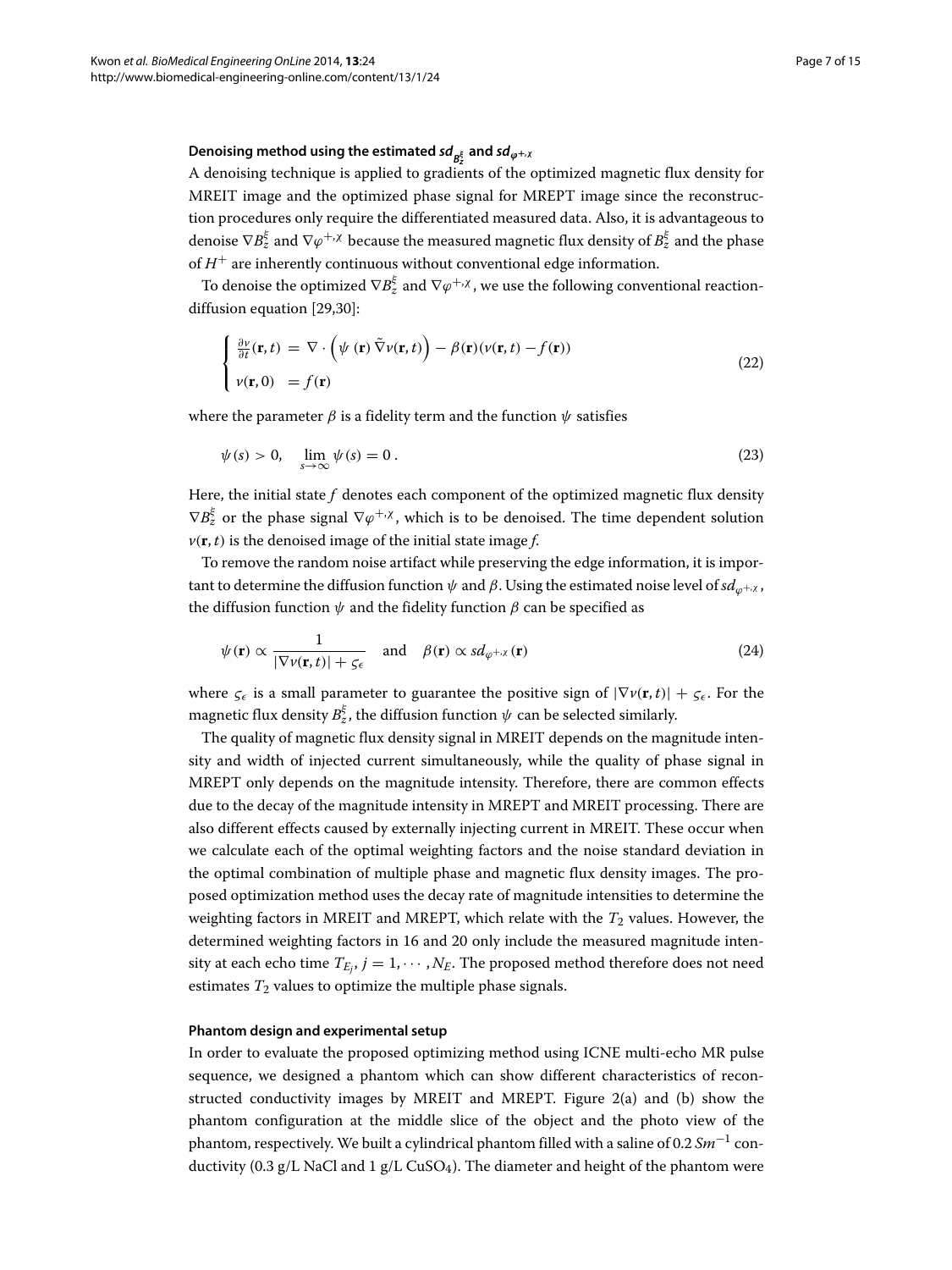

<span id="page-7-0"></span>11 cm and 14 cm, respectively. We attached four carbon hydrogel electrodes (HUREV Co. Ltd, Korea) on the side of the acrylic container for injecting current.

Two different objects were positioned inside phantom. The left one was a thin hollow cylindrical object with the diameter of 4 cm using an insulating thin film of 0.4 mm thickness. We punched four holes which had 2 mm diameter with equally spaced around the circumference. Because we filled the same saline of 0.2 *Sm*−<sup>1</sup> inside and outside of the hollow cylindrical object with holes, the apparent electrical conductivities inside and outside of object were determined by the movement of ions through the holes [\[31\]](#page-14-11). The right cylindrical object with the diameter of 3 cm was made of an agarose gel  $(1 g/L CuSO<sub>4</sub>)$ 2.1 g/L NaCl, 15 g/L Agar) to generate different conductivity, spin density and  $T_2$ -decay compared with the background saline. The conductivity of agarose gel was 1.10 *Sm*<sup>−</sup>1. It was wrapped in a thin insulating film without holes.

A transversal injecting current of 10 mA was introduced into the phantom *via* a pair of recessed carbon hydrogel electrodes attached at the middle of the phantom. Figure [2\(](#page-7-0)c) shows the magnitude image at the middle slice. We used the ICNE multi-echo MR pulse sequence by injecting current of alternating polarity synchronized with the multiple refocusing pulses as shown in Figure [1.](#page-3-0)

Imaging parameters in a 3T MRI scanner (Achieva, Philips) with birdcage transmitreceive (Tx/Rx) RF head coil were as follows: repetition time  $T_R$  = 1200 ms, data acquisition time width  $T_s = 3.584$  ms, echo-spacing  $T_{E_{\text{on}}} = 15$  ms, total number of echo  $N_E = 6$  and number of averaging = 4. The reconstructed image matrix was  $128 \times 128$ , with a FOV of  $180 \times 180$  mm<sup>2</sup>, 5 mm slice thickness. Total scanning time for both vertical and horizontal injection currents was 20 minutes with an interleaved phase encoding acquisition.

#### **Results**

Figure [3](#page-8-0) shows the multiple MR magnitude images measured at the echo time  $T_{E_i}$  = 15  $\times$  *j* ms for *j* = 1,  $\cdots$  , 6, where the right anomaly shows rapid decay of the transverse magnetization due to magnetic field non-uniformity and spin-spin transverse relaxation.

Figure [4](#page-8-1) shows the phase images of  $\varphi^+_j$  of  $H^+$  map and magnetic flux density  $B_{z^j}$ induced by the vertically injected current using ICNE multi-echo pulse sequence at the echo time  $T_{E_i} = 15 \times j$  ms,  $j = 1, \dots, 6$ . The images in Figure [4\(](#page-8-1)a) and (b) were estimated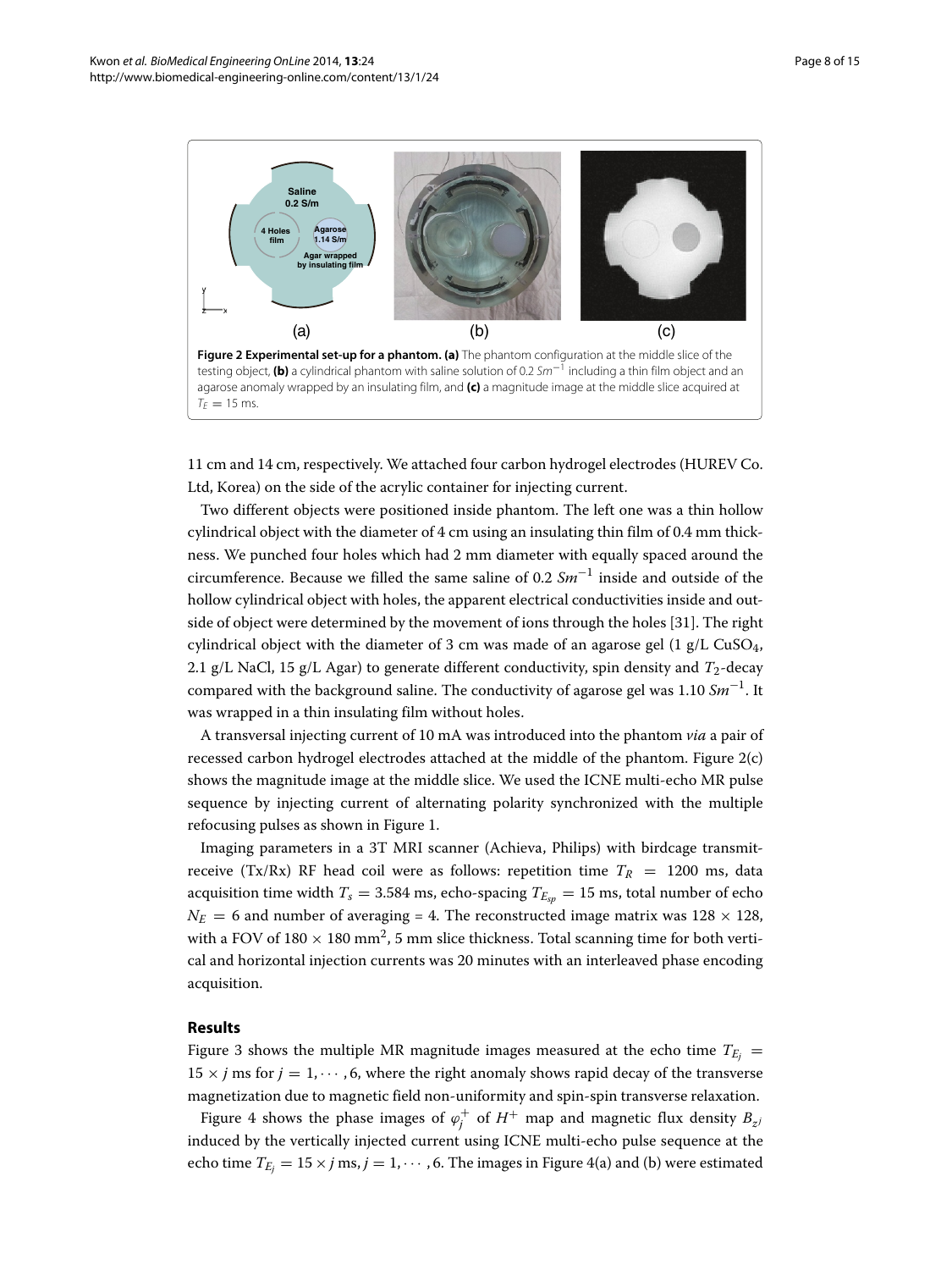

<span id="page-8-0"></span>by adding and subtracting the phase signals of  $\zeta_j^\pm$ , respectively. Since the electromagnetic wave at the Larmor frequency of 128 MHz could penetrate the thin insulating film and there was same saline inside and outside of the thin insulating wall of the left hollow cylinder, the measured phase values of  $\varphi^+_j$  for the left object in MREPT could not produce conductivity difference between inside and outside. However, the measured  $B_{z,i}$  images at the low frequency in MREIT showed the different value inside the left anomaly because MREIT measures the apparent magnetic flux density corresponding to the ion mobility and intrinsic conductivities of composite materials. Note that the slope of magnetic flux density was changed abruptly due to the high current density around the holes in the same direction of the current injection. Regarding the different conductivity agarose gel cylinder wrapped in the thin insulating film without holes, both images in Figure [4\(](#page-8-1)a) and (b) could present distinctions between inside of the object and the background saline.

Using the proposed optimization method with the estimated noise standard deviations  $sd_{\varphi^+_j}$  and  $sd_{B_z^j}, j=1,\cdots,6,$  we found the optimal weighting factors for the phase of  $H^+$  and the magnetic flux density by the injected current, respectively. Figure [5\(](#page-9-0)a) and (b) show the determined weighting factors for dual-frequency conductivity images in MREPT and MREIT combined method, respectively. In MREPT, the intensity of weighting factors was monotonically decreased because the noise level of  $\varphi^+_j$  only depended on *T*<sub>2</sub>-decay rate of  $\zeta_j^{\pm}$ , *j* = 1,  $\cdots$  , 6, whereas the weighting factors in MREIT show the different characteristics because they depended on the combination of *T*2-decay rate and the duration of injected current simultaneously. In Figure [5\(](#page-9-0)b), the intensity of weighting factors in the background area was monotonically increased because the effect of time increasing for the injection current was greater than the magnitude attenuation effect of

<span id="page-8-1"></span>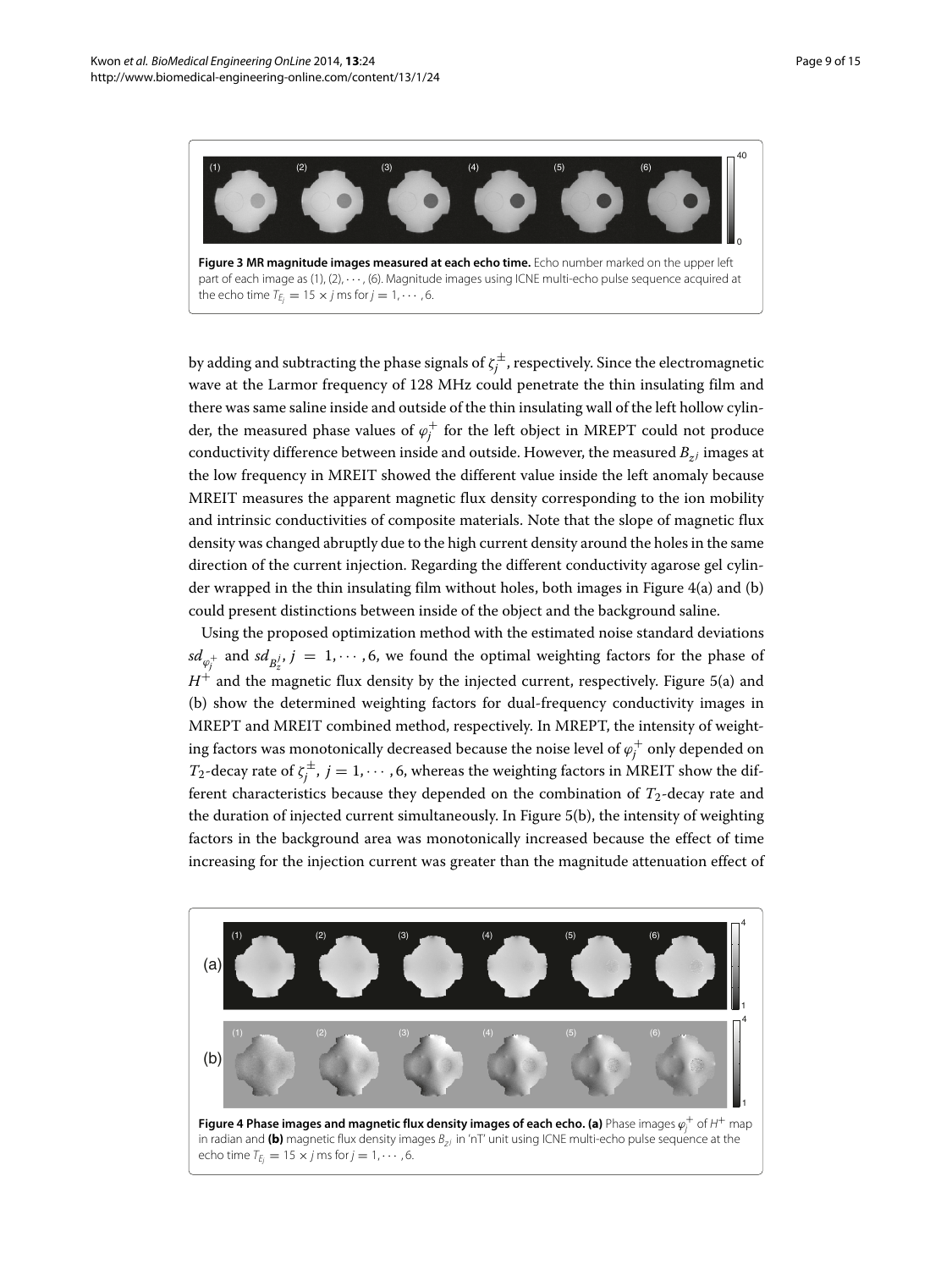

<span id="page-9-0"></span>echo signals. However, the weighting factors in the right agarose gel anomaly region were different due to the combination of both effects. The weighting factor values at the second echo were higher than those of other echoes.

Figure [6](#page-9-1) shows the reconstructed dual-frequency conductivity images using the multiple echoes  $\varphi_j^+$  and  $B_{z^j}^d$  for  $j=1,\cdots,6$  and  $d=1,2$ , where  $B_{z^j}^1$  and  $B_{z^j}^2$  were the measured magnetic flux density data by the vertically and horizontally injected currents, respectively. To reconstruct the high-frequency conductivity distribution in Figure [6\(](#page-9-1)a), we used phase for each echo signal as

$$
\sigma_H^j(\mathbf{r}) = \frac{\nabla^2 \varphi_j^+(\mathbf{r})}{\mu_0 \omega}, \quad \mathbf{r} \in \Omega, \quad j = 1, \cdots, 6.
$$
 (25)

Here, we could not detect the hollow cylinder in the left side made of the thin insulating film with holes. The high-frequency conductivity inside and outside of the left object was estimated to be the same value. The quality of reconstructed conductivity image for each echo in Figure [6\(](#page-9-1)a) was monotonically degraded corresponding to the weighting factors shown in Figure [5\(](#page-9-0)a). Table [1](#page-10-0) shows the values of weighting factor inside and outside of the right agarose object wrapped by insulating film.

<span id="page-9-1"></span>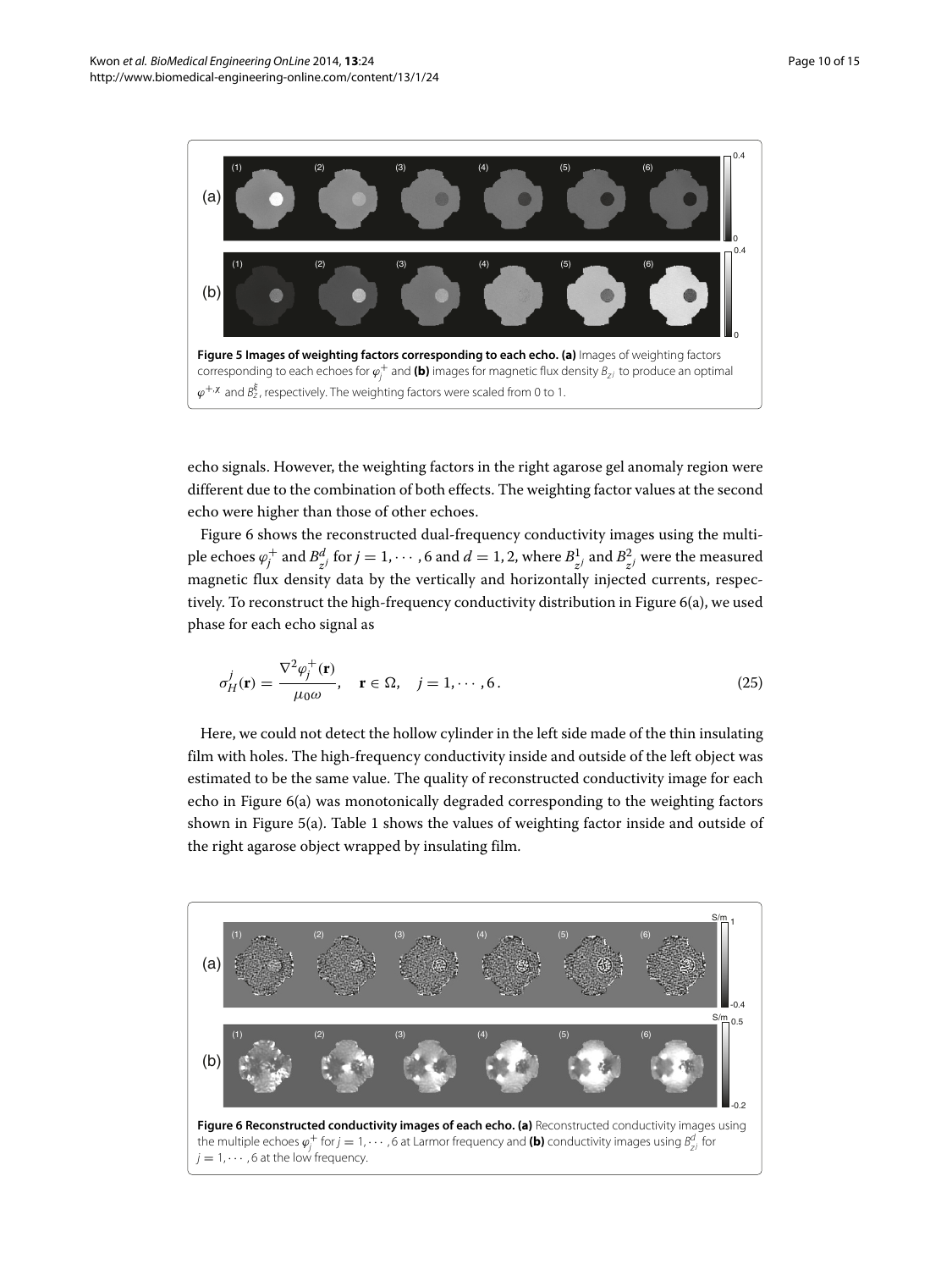**Table 1 Weighting factor values for MREPT inside (***Rin***) and outside (***Rout***) the agarose anomaly**

<span id="page-10-0"></span>

|                     | $N_F=1$ | $N_F=2$ | $N_F=3$ | $N_E=4$ | $N_E=5$ | $N_F=6$ |
|---------------------|---------|---------|---------|---------|---------|---------|
| $\mathcal{R}_{out}$ | 0.2030  | 0.2046  | 0.1737  | 0.1570  | 0.1385  | 0.1232  |
| $\mathcal{R}_{in}$  | 0.4926  | 0.2830  | 0.1215  | 0.0617  | 0.0268  | 0.0143  |

We estimated the projected current density  $J<sup>P</sup>$ , which was the optimal divergence-free component from the measured *z*-component magnetic flux density in order to reconstruct the low-frequency conductivity images [\[32\]](#page-14-12). The projected current density consists of the background current density  $J^0$  =  $-\nabla \alpha$  and  $\nabla^{\perp}_{xy}\eta$  =  $\left(\frac{\partial \eta}{\partial y}, -\frac{\partial \eta}{\partial x}, 0\right)$ , where the potential *η* satisfies at the imaging slice  $\Omega_t \subset \Omega$ 

$$
\nabla_{xy}^2 \eta = \frac{1}{\mu_0} \nabla^2 B_z \text{ in } \Omega_t
$$
  
\n
$$
\eta = 0 \quad \text{on } \partial \Omega_t.
$$
\n(26)

where ∇*xy* denotes the two-dimensional gradient. The absolute conductivity distribution can be written as a matrix form using the two measured  $B_z^d$ ,  $d=1,2$ , data

<span id="page-10-1"></span>
$$
\left(\mathbf{A_0} + \mathbf{A}^*\right) \left(\frac{\partial \tau}{\partial x}, \frac{\partial \tau}{\partial y}\right)^T = \mathbf{b} \quad \text{in} \quad \Omega_t \tag{27}
$$

where  $\Omega_t$  is an imaging slice,  $\tau = \log \sigma$ , and

$$
\mathbf{A_0} = \begin{pmatrix} \frac{-\partial \alpha^1}{\partial y} & \frac{\partial \alpha^1}{\partial x} \\ \frac{-\partial \alpha^2}{\partial y} & \frac{\partial \alpha^2}{\partial x} \end{pmatrix}, \quad \mathbf{A}^* = \begin{pmatrix} \frac{\partial \eta^1}{\partial x} & -\frac{\partial \eta^1}{\partial y} \\ \frac{\partial \eta^2}{\partial x} & -\frac{\partial \eta^2}{\partial y} \end{pmatrix}, \quad \mathbf{b} = \frac{1}{\mu_0} \begin{pmatrix} \nabla^2 B_z^1 \\ \nabla^2 B_z^2 \end{pmatrix}.
$$
 (28)

Figure [6\(](#page-9-1)b) shows the reconstructed low-frequency conductivity images by solving [27](#page-10-1) using the *j*-th measured two magnetic flux densities  $B_{z^j}^d$ ,  $d = 1,2$  obtained with the vertically and horizontally injected currents. The reconstructed conductivity values inside the hollow cylinder with holes in the left side reflected the externally injected current flowed through the four holes. Regarding the agarose gel object wrapped in the insulating film without holes, the apparent conductivity reconstructed by solving [27](#page-10-1) shows the same anomaly as an insulator since the measured  $B<sub>z</sub>$  data only reflected the current density distribution due to the externally injected current through the attached electrodes. The quality of conductivity image using the sixth echo data was poor inside the agarose gel anomaly region due to relatively short *T*2-decay relaxation time. It was consistent with the corresponding weighting factor in Figure [5\(](#page-9-0)b). Table [2](#page-10-2) shows the values of weighting factor inside and outside of the right agarose object wrapped by insulating film.

Figure [7\(](#page-11-0)a) and (e) show the normalized noise standard deviations of optimally weighted  $\varphi^{+,\chi}$  and  $B_z^\xi$ , respectively. In previous approaches without using multi-echo data with optimizing method, the conductivity images for MREPT and MREIT were reconstructed as shown in Figure [7\(](#page-11-0)b) and (f). Due to the different  $T_2$ -decay rate and the duration of

<span id="page-10-2"></span>**Table 2 Weighting factor values for MREIT inside (***Rin***) and outside (***Rout***) the agarose anomaly**

|                     | $N_F=1$ | $N_F=2$ | $N_F=3$ | $N_F=4$ | $N_F=5$ | $N_F=6$ |
|---------------------|---------|---------|---------|---------|---------|---------|
| $\mathcal{R}_{out}$ | 0.0238  | 0.0734  | 0.1269  | 0.1936  | 0.2585  | 0.3239  |
| $\mathcal{R}_{in}$  | 0.1404  | 0.2466  | 0.2158  | 0.1849  | 0.1214  | 0.0910  |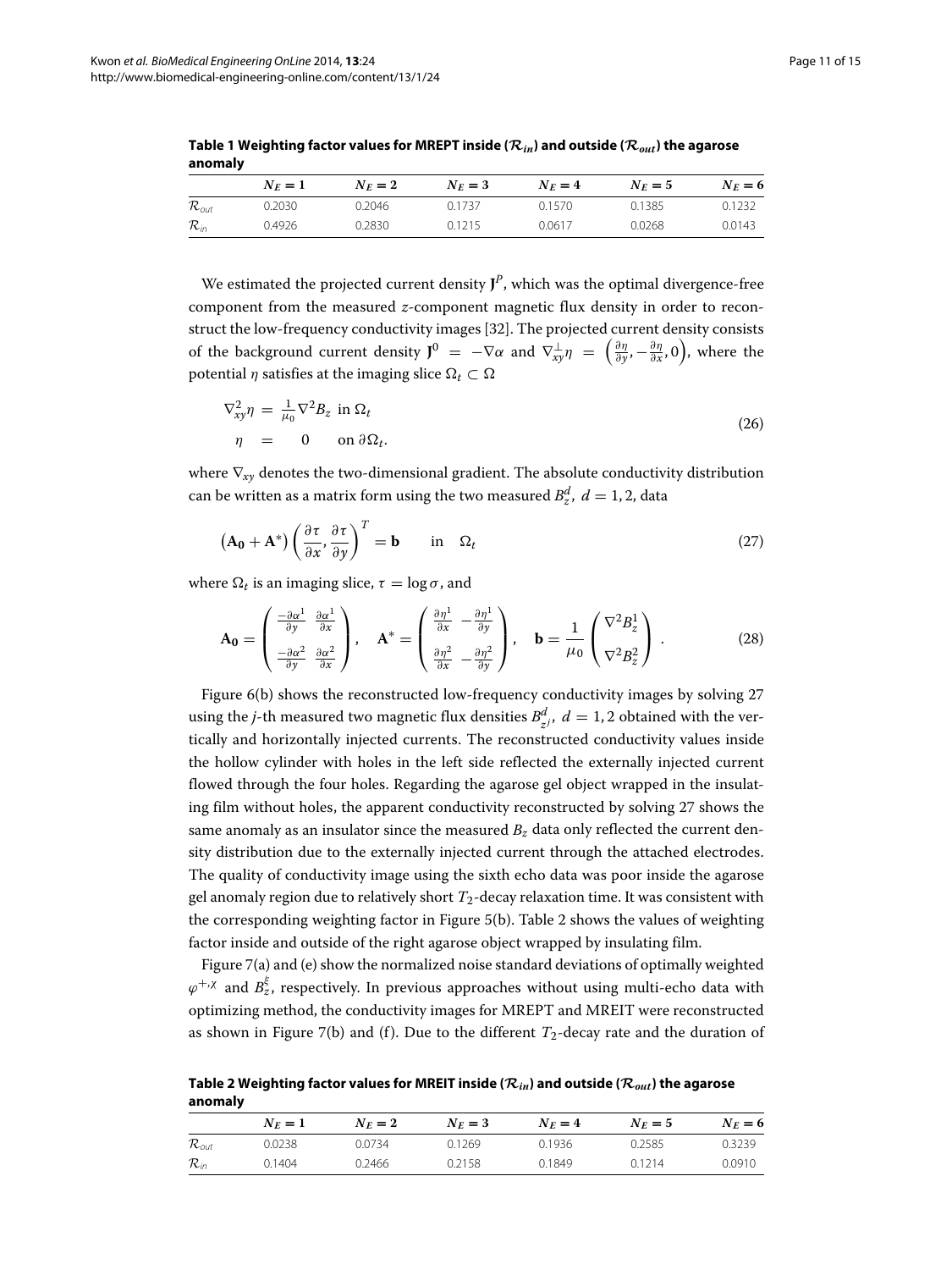

<span id="page-11-0"></span>injected current, the intensities of  $sd_{\varphi^{+, \chi}}$  and  $sd_{B^{\xi}_{\bar{z}}}$  represented different characteristics. The reconstructed dual-frequency conductivity images with the optimally weighted  $\varphi^{+, \chi}$ and  $B_z^{d,\xi}$ ,  $d=1,2$ , were displayed in Figure [7\(](#page-11-0)c) and (g). Solving the reaction-diffusion equation [22](#page-6-0) with the estimated noise standard deviations  $sd_{\varphi^{+, \chi}}$  and  $sd_{B_{z}^{\xi}},$  we denoised  $\nabla \varphi^{+,\chi}$  and  $\nabla B_z^{d,\xi}$ ; the iteration number was 400 and the regularization function of  $\beta$  was  $\frac{0.05}{\mathcal{N}(sd_{\varphi^{+},\chi})}$  for MREPT case, where  $\mathcal{N}(sd_{\varphi^{+},\chi})$  was the normalized noise standard deviation in Figure [7\(](#page-11-0)a). The denoising parameters for MREIT were the same as those for MREPT. Figure [7\(](#page-11-0)d) and (h) show the reconstructed dual-frequency conductivity images after denoising of  $\nabla \varphi^{+,\chi}$  and  $\nabla B^{d,\xi}_{z}$ , respectively.

### **Discussion**

MREPT and MREIT used an internal magnetic flux density information from a phase imaging can provide conductivity images with high resolution compared to the conventional electrical impedance imaging techniques. Moreover, the interleaved measurement technique with alternating injected current polarity based on a multi-spin-echo pulse sequence, enables simultaneous dual conductivity images. From a single MR scan, we could obtain the low-frequency conductivity images by subtracting and the highfrequency conductivity images by adding the measured phase terms. Despite their advantages and usefulness, MREPT and MREIT techniques commonly suffer from noise amplifications in phase imaging. The proposed method used a ICNE multi-echo pulse sequence based on a spin echo pulse sequence in order to suppress the background field inhomogeneity. This also influenced to the reconstructed high-frequency conductivity using the MREPT technique. Even though the estimated weighting factors for MREIT and MREPT optimally reduce the random noise artifacts, non-uniform noise artifacts from various sources can severely deteriorate the reconstructed conductivity distributions. To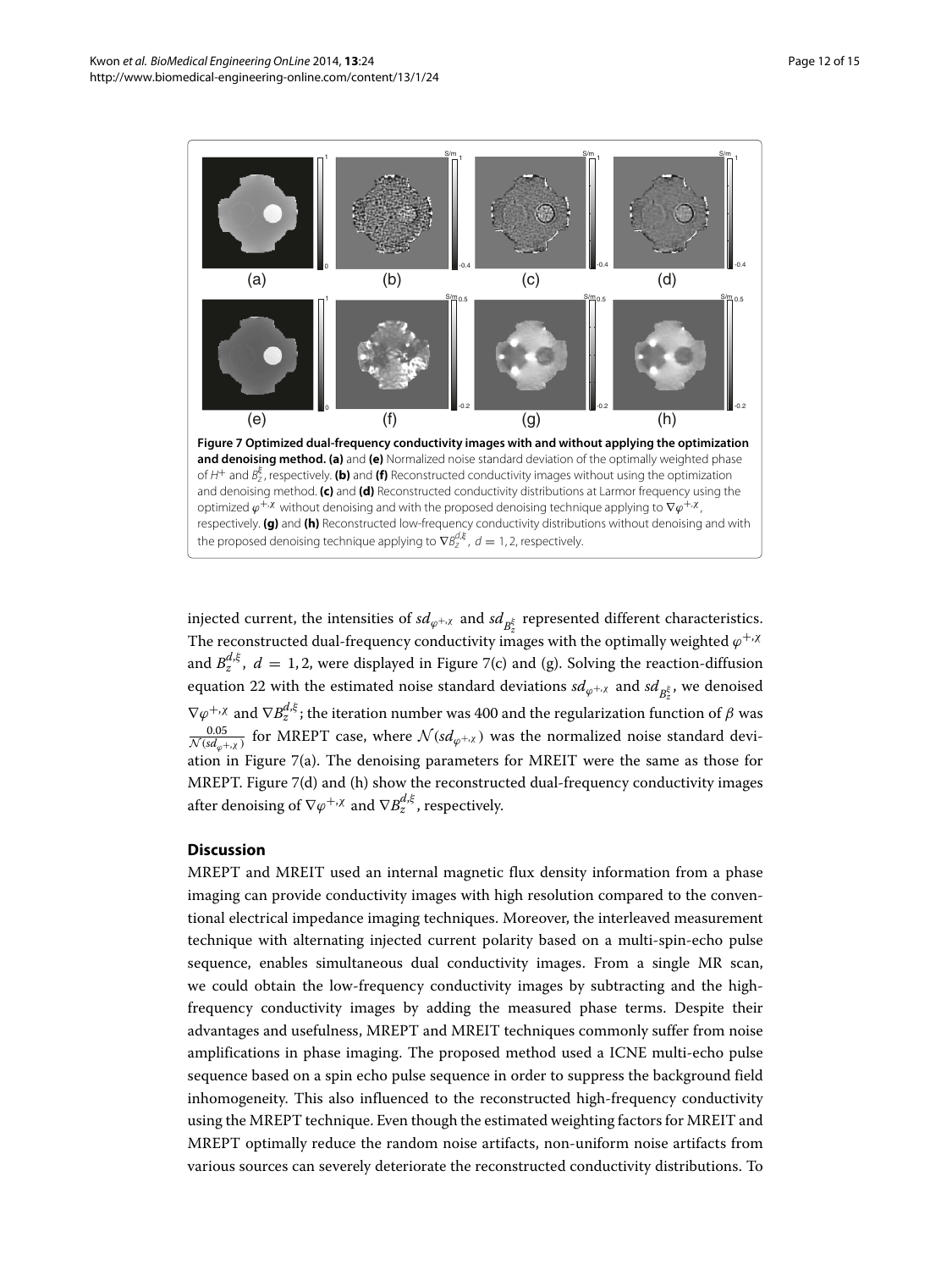be a clinical device used practically, it is important to develop noise reduction techniques taking into account the physical properties and experimental environments of MREIT and MREPT.

The designed phantom consists of two different kinds of anomalies to show the frequency dependent conductivity information. The stable apparent conductivity contrast of hollow cylindrical object made of thin insulating transparency film was only controlled by ion mobility through holes on the film wall. It excluded other effects caused by any ion concentration gradient. Therefore, MREIT images could only present the hollow cylindrical object with holes when comparing the phase terms  $\mathcal{P}^+$  and  $\mathcal{P}^-$  in [10.](#page-4-0) The apparent conductivity of the region inside cylinder was a non-zero conductivity value because the externally injected current entered the anomaly through the holes. In MREPT, the reconstructed high-frequency conductivity was same inside and outside of the anomaly since the measured phase of  $H^+$  only reflected the material conductivities inside and outside of the cylindrical film. Another agarose gel cylinder wrapped in an insulating film without holes shows different conductivity characteristics in MREPT and MREIT. Due to the short  $T_2$ -decay relaxation time of agarose gel, the noise levels of  $sd_{\varphi^{+, \chi}}$  and  $sd_{B_{z}^{\xi}}$  were relatively severe compared to those in the other regions. The noise level of each  $sd_{\varphi_j^+}$ was strictly increasing with respect to the echo number depending on the  $T_2$ -decay rate, whereas those of  $sd_B$ ; had different characteristics depending on  $T_{c}$  and the  $T_2$ -decay rate simultaneously.

MREIT provides the conductivity distribution at a low frequency, whereas MREPT produces the conductivity at the Larmor frequency of 128 MHz at 3 T. The cell membranes consisted of the phospholipid bilayer with embedded proteins behave as a capacitor or insulating film. It shows a complicated pattern of conductivity depending on the measured frequencies. For the biological tissues, the membranes restrict the flow of current of low frequency. MREIT images reflect the membrane properties quantitatively and MREIT has a potential to visualize the anisotropic conductivity tensor map. On the other hand, the membranes become transparent at high frequency and provide a relatively degraded sensitivity in the conductivity image. MREPT may provide different conductivity characteristics compared to MREIT results. Based on the previous studies related to the complex conductivity spectra measured at multiple frequencies within the range of 10 Hz to several kHz, spectroscopic complex conductivity distribution can contribute to explain the physiological and pathological status of internal tissues [\[33\]](#page-14-13). The dual-frequency conductivity imaging by combination of MREPT and MREIT is an advanced technique to show different information in spite of displaying two extreme cases at low and the Larmor frequencies. It is meaningful to develop a method to produce multi-frequency conductivity image spectra with high spatial resolution and sensitivity using MR scanner within the range of DC to the Larmor frequency since significantly distinguishable signal changes in biological tissues depending on the applied frequency range.

We have a plan to support the clinically applicable combined conductivity imaging method based on MR techniques. We may apply this method to detect the destroyed cell membrane or the modification of cell or tissue structure due to necrosis or apoptosis initiated by inflammatory response inside the body. Since RF ablation and cryoablation for cancer treatments are accompanied by the destruction of cell membranes, it will be a good method to diagnose ablated lesions based on physiological status of tissue to improve the safety and predict the local recurrence after ablation.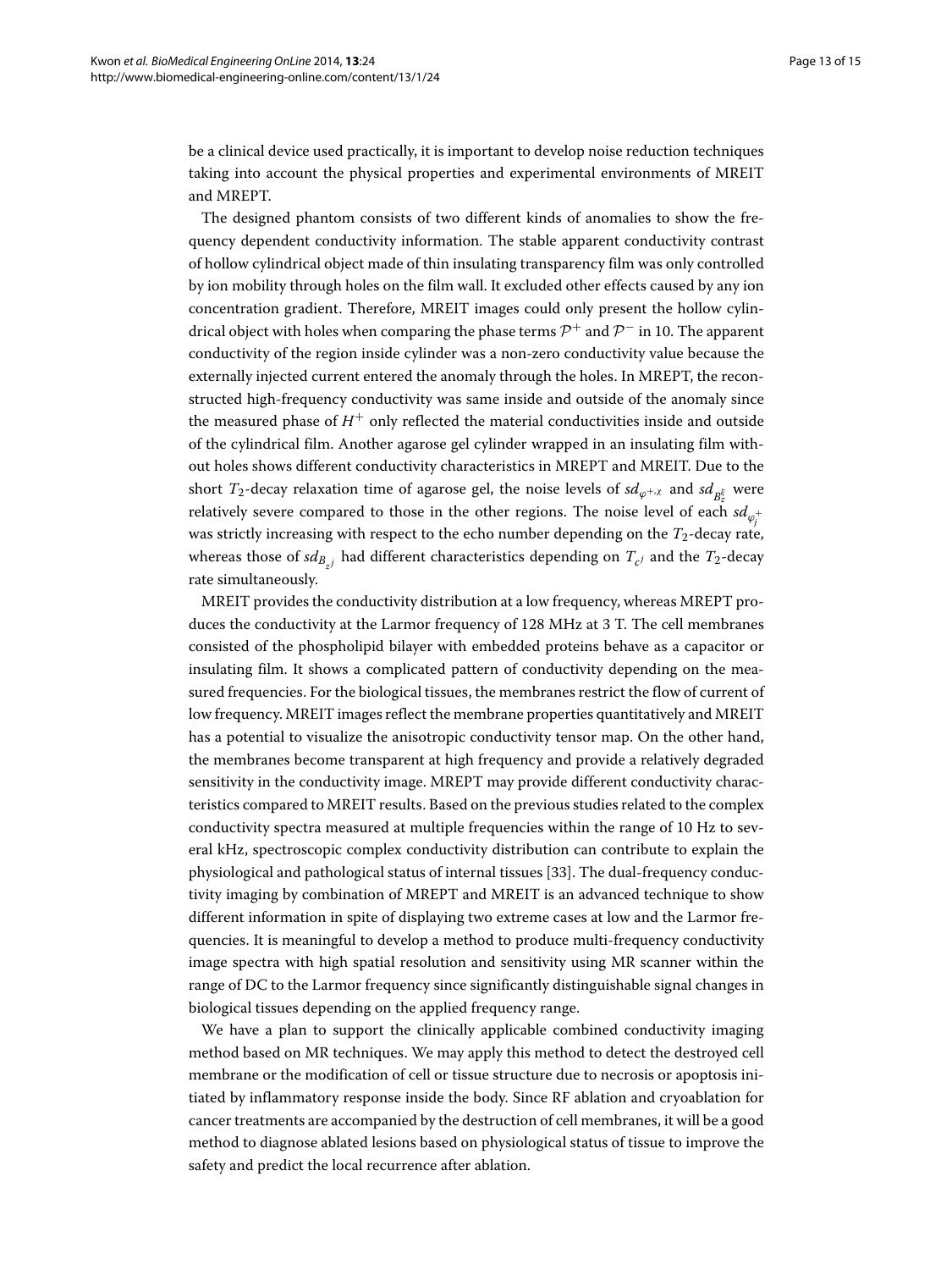#### **Conclusions**

Cross-sectional conductivity imaging methods for high spatial resolution and sensitivity inside the human body has been actively investigated. MREIT and MREPT techniques show different electrical properties at low frequency (below 1 kHz) as MREIT uses an externally injecting current while MREPT uses the Larmor frequency of an MRI scanner. Recently, the dual-frequency conductivity imaging from a single MR scan simultaneously was proposed based on combination of MREPT and MREIT. Even though it produces conductivity spectral information, MREPT and MREIT have commonly suffered from weak signals and noise amplification since the procedures to reconstruct the conductivity in MREIT and MREPT need to differentiate the measured phase signals. We suggested the optimization method to find weighting factors according to echo signals for MREPT and MREIT using the ICNE multi-echo pulse sequence, which minimized the noise artifacts in the measured phase data. The noise standard deviations were precisely analyzed for the optimally weighted magnetic flux density and the phase term of positiverotating magnetic field. We applied the denoising method based on the reaction-diffusion equation with the estimated noise standard deviations to enhance the quality of dualfrequency conductivity images. A real phantom experiment was performed to validate the proposed method using common measured data to reconstruct the dual-frequency conductivity distributions for MREPT and MREIT.

#### **Competing interests**

The authors declare that they have no competing interests.

#### **Authors' contributions**

OIK developed the algorithm and wrote the manuscript. WCJ prepared and performed the experiments and wrote up the experimental section. SZKS analyzed the experimental data and confirmed it by simulation. HJK assisted with analysis and processing the data. EJW conceived the idea and gave critical revision for important intellectual content. TIO designed the research topic and experiments, analyzed and drafted the manuscript. All authors read and approved the final manuscript.

#### **Acknowledgements**

This paper was supported by Konkuk University in 2013.

#### **Author details**

<sup>1</sup>Department of Mathematics, Konkuk University, 143-701 Seoul, Korea. <sup>2</sup>Department of Biomedical Engineering and Impedance Imaging Research Center, Kyung Hee University, 446-701 Yongin, Korea.

#### Received: 12 November 2013 Accepted: 25 February 2014 Published: 8 March 2014

#### **References**

- <span id="page-13-0"></span>1. Geddes LA, Baker LE: **The specific resistance of biological material—a compendium of data for the biomedical engineer and physiologist.** Med Biol Eng 1967, **5**(3):271–293.
- <span id="page-13-1"></span>2. Gabriel S, Lau RW, Gabriel C: **The dielectric properties of biological tissues: Ii. measurements in the frequency range 10 hz to 20 ghz.** Phys Med Biol 1996, **41**(11):2251–2269.
- <span id="page-13-2"></span>3. Holder DS: Electrical Impedance Tomography: Methods, History and Applications. Bristol, UK: IOP Publishing; 2005.
- <span id="page-13-3"></span>4. Ider YZ, Birgul O: **Use of the magnetic field generated by the internal distribution of injected currents for electrical impedance tomography (mr-eit).** Elektrik 1998, **6**(3):215–225.
- 5. Kwon O, Woo EJ, Yoon J-R, Seo JK: **Magnetic resonance electrical impedance tomography (mreit): simulation study of j-substitution algorithm.** Biomed Eng, IEEE Trans 2002, **49**(2):160–167.
- 6. Birgül Ö, Eyüboglu BM, Ider YZ: **Current constrained voltage scaled reconstruction (ccvsr) algorithm for mr-eit and its performance with different probing current patterns.** Phys Med Biol 2003, **48**(5):653–671.
- 7. Ider YZ, Onart S, Lionheart WRB: **Uniqueness and reconstruction in magnetic resonance–electrical impedance tomography (mr–eit).** Physiol Meas 2003, **24**(2):591–604.
- 8. Joy MLG: **Mr current density and conductivity imaging: the state of the art.** In Proceedings of the 26th Annual International Conference of the IEEE EMBS. San Francisco, CA, USA; 1–5 September 2004:5315–5319.
- 9. Muftuler LT, Hamamura M, Birgul O, Nalcioglu O: **Resolution and contrast in magnetic resonance electrical impedance tomography (mreit) and its application to cancer imaging.** Technol Cancer Res & Treat 2004, **3**(6):599–609.
- 10. Ödemir MS, Eyüboğlu BM, Öbek O: Equipotential projection-based magnetic resonance electrical impedance **tomography and experimental realization.** Phys Med Biol 2004, **49**(20):4765–4783.